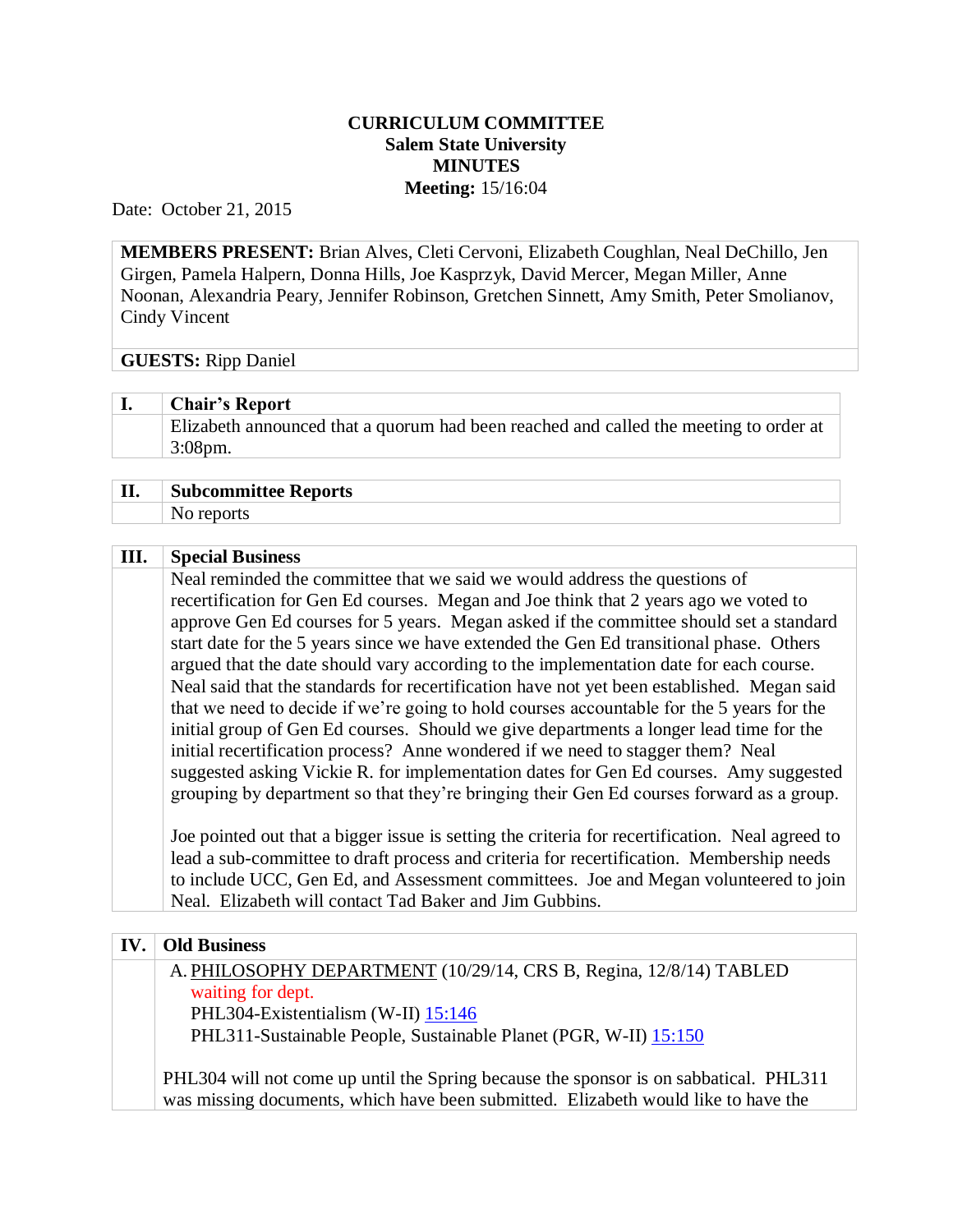|    | same liaison for PHL311 and for packet Y on New Business. Jennifer Robinson will be                                               |
|----|-----------------------------------------------------------------------------------------------------------------------------------|
|    | the liaison.                                                                                                                      |
|    |                                                                                                                                   |
|    | B. MANAGEMENT DEPARTMENT (5/19/15, Jen G. and CRS C)<br>BS-Business Administration-Hospitality Management Concentration-Change in |
|    | Flowsheet 16:007                                                                                                                  |
|    | HRI200-Introduction to Hospitality Management-New Course 16:008                                                                   |
|    | HRI201-Hotel Operations Management-Change in Course 16:149                                                                        |
|    | HRI204-Food and Beverage Management-Change in Course 16:150                                                                       |
|    | HRI450-Meetings, Conferences, and Conventions-Change in Course 16:151                                                             |
|    | HRI500-Food and Beverage Management-Change in Course 16:152                                                                       |
|    |                                                                                                                                   |
|    | Jen motioned to accept the packet, Amy seconded. HRI200-will introduce students to                                                |
|    | aspects of industry. It will be a pre-req. for the higher level courses in the packet. It will                                    |
|    | replace the existing pre-reqs for those courses. The department has submitted a new                                               |
|    | flowsheet for the Hospitality Management Concentration reflecting the changes. Rick said                                          |
|    | that the program has grown 35% in the last year, and that the goal of the revised flowsheet                                       |
|    | is to give students more flexibility.                                                                                             |
|    | Megan asked that a diamond be added next to HRI450 on the proposed flowsheet. Megan                                               |
|    | pointed out that the degree maps are now required for new programs and program changes.                                           |
|    | Rick responded that Business is in the process of making blanket changes to required                                              |
|    | support courses across the school so they have not completed the degree map for this                                              |
|    | concentration. Megan pointed out that the change in course number for Introduction to                                             |
|    | Sociology has already occurred so should be changed on the proposed flowsheet.                                                    |
|    |                                                                                                                                   |
|    | Unanimously approved, pending the submission to and vetting of the degree map by Jen.                                             |
|    |                                                                                                                                   |
|    | Joe suggested leaving track changes on when flowsheets are submitted so that Megan's<br>staff can more easily identify changes.   |
|    |                                                                                                                                   |
| V. | <b>New Business</b>                                                                                                               |
|    | <b>New Packets:</b>                                                                                                               |
|    | Item J has been repeated in packet S. Item J will be removed from New Business.                                                   |
|    |                                                                                                                                   |
|    | UCC members volunteered to serve as liaisons for the following packets:                                                           |
|    | P: Amy Smith<br>٠                                                                                                                 |
|    | Q: Joe Kasprzyk                                                                                                                   |
|    | R: Donna Hills<br>$\bullet$                                                                                                       |
|    | S: Anne Noonan<br>$\bullet$                                                                                                       |
|    | T: Jen Girgen<br>٠                                                                                                                |
|    | U: Cindy Vincent<br>٠                                                                                                             |
|    | V: Brian Alves                                                                                                                    |
|    | W: Donna Hills                                                                                                                    |
|    | X: Peter Smolianov                                                                                                                |

• Y: Jennifer Robinson